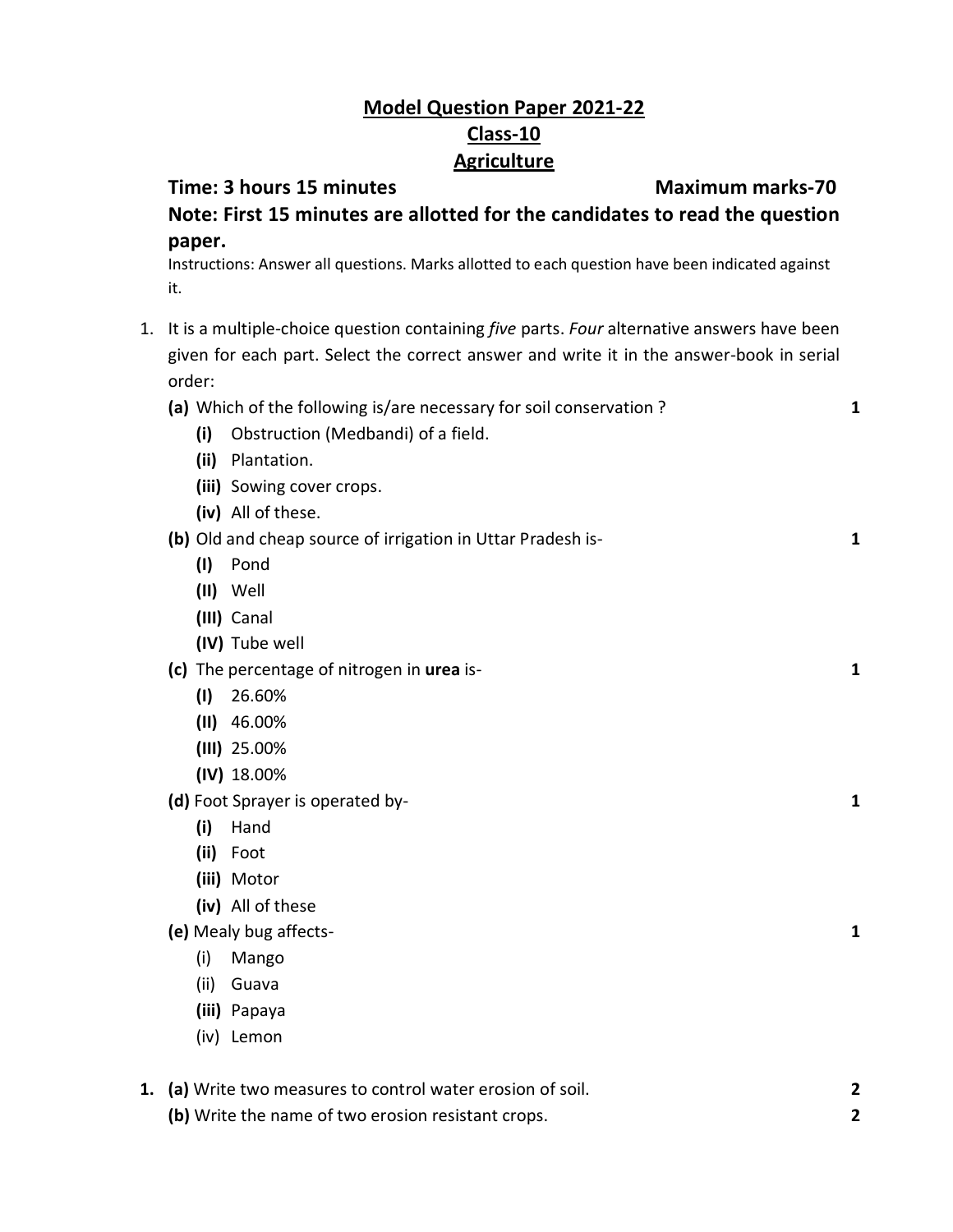|    | (c) Which fruit trees can be irrigated by Ring method.                 | $\mathbf{2}$   |
|----|------------------------------------------------------------------------|----------------|
|    | (d) Name any two crops suitable for irrigation by furrow method.       | $\overline{2}$ |
|    | (e) Write the name of two nutrients that plants absorb from soil.      | $\overline{2}$ |
|    |                                                                        |                |
| 2. | (a) Write the names of two phosphorus fertilizers.                     | 2              |
|    | (b) Draw a diagram of Basin or Ring method of irrigation.              | $\mathbf{2}$   |
|    | (c) Write the names of two diseases of wheat.                          | $\mathbf{2}$   |
|    | (d) Write the botanical name and family of Potato.                     | $\mathbf{2}$   |
|    | (e) Write the names of two varieties of Guava.                         | $\overline{2}$ |
|    |                                                                        |                |
| 3. | (a) Write the names of three erosion resistant crops.                  | 3              |
|    | (b) Write three measures of soil conservation.                         | 3              |
|    | (c) Write three advantages of Sprinkler irrigation.                    | 3              |
|    | (d) Write three advantages of Drip irrigation method.                  | 3              |
|    |                                                                        |                |
|    | 4. (a) Write the names of three nitrogenous fertilizers.               | 3              |
|    | (b) Write the names of any three Potassium fertilizers.                | 3              |
|    | (c) Write three major advantages of tillage                            | 3              |
|    | (d) Write three improved varieties of tomato                           | 3              |
|    |                                                                        |                |
|    | 5. Describe the cultivation of Wheat under the following headings.     | $2+1+2+1+1=7$  |
|    | (a) Selection of soil and preparation.                                 |                |
|    | (b) Two improved varieties                                             |                |
|    | (c) Time of sowing and seed rate per hectare                           |                |
|    | (d) Manures and fertilizer per hectare                                 |                |
|    | (e) Yield per hectare                                                  |                |
|    |                                                                        |                |
| 6. | Describe the cultivation of Bottle gourd under the following headings. | $2+1+2+1+1=7$  |
|    | (a) Selection of soil and preparation.                                 |                |
|    | (b) Two improved varieties                                             |                |
|    | (c) Time of sowing and seed rate per hectare                           |                |
|    | (d) Manures and fertilizer per hectare                                 |                |
|    | (e) Yield per hectare                                                  |                |
|    | <b>OR</b>                                                              |                |
|    | Describe the cultivation of Tomato under the following headings.       | $2+1+2+1+1=7$  |
|    | (a) Soil and its preparation                                           |                |
|    | (b) Two improved varieties                                             |                |
|    | (c) Time of sowing and seed rate per hectare                           |                |
|    | (d) Manure and fertilizer per hectare                                  |                |
|    | (e) Yield per hectare                                                  |                |
|    |                                                                        |                |